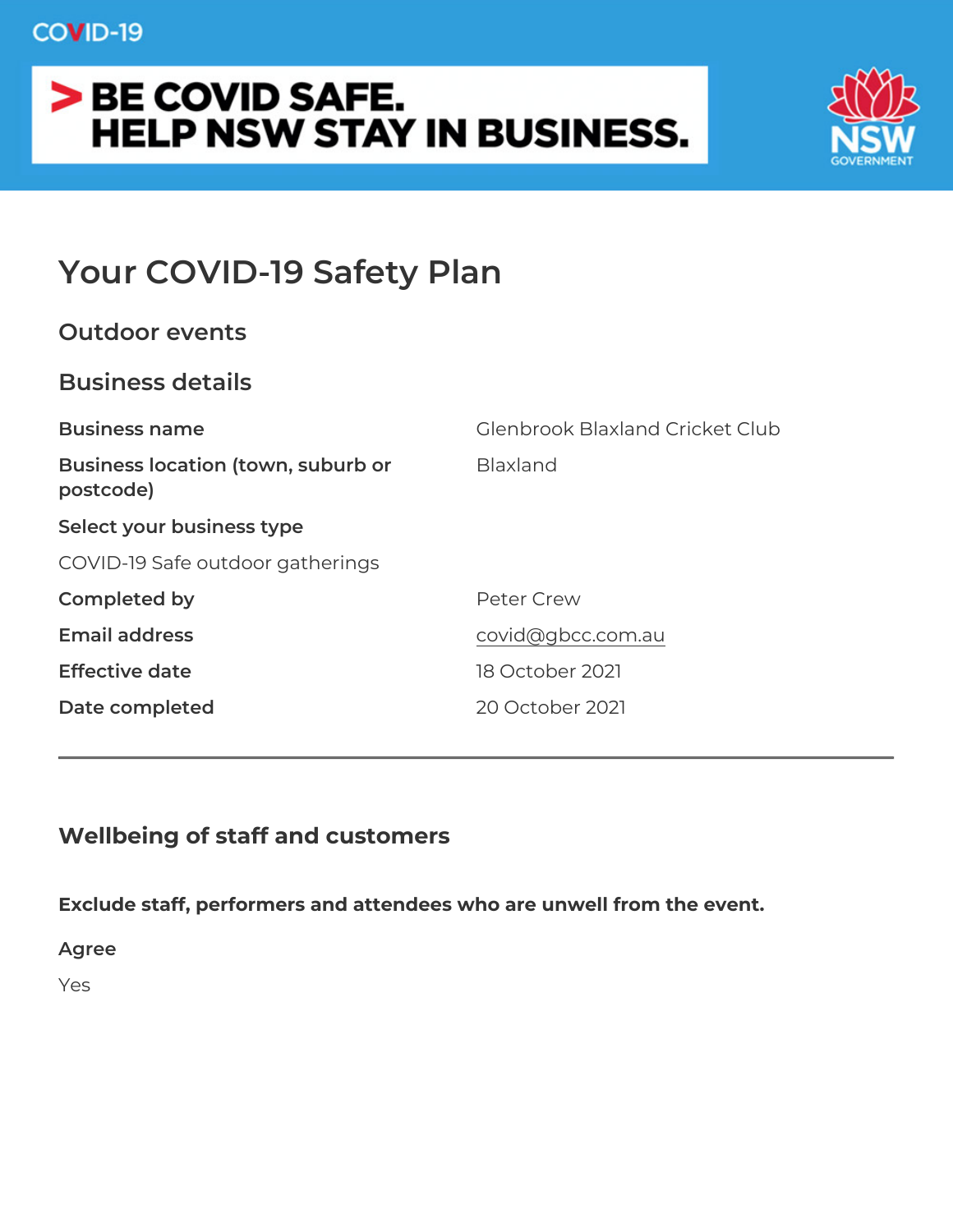# **Tell us how you will do this**

GBCC will remind all participants to not attend cricket training, matches or other activities if they feel unwell or are experiencing any symptoms of COVID-19. Additionally, officials from GBCC (coaches/managers/team captain) will be directed to screen members before cricket related activities and exclude members who are exhibiting any symptoms of COVID-19 as listed on this webpage: https://www.nsw.gov.au/covid-19/symptoms-and-testing.

Should a participant be found to be demonstrating a COVID-19 symptom(s) they will be asked to immediately leave the venue, self-isolate and seek medical advice. Prior to returning to any cricket activity, GBCC will require the participant to provide a recent negative COVID test result or medical certificate stating that they are fit to resume activity

# **Provide staff with information and training on COVID-19, including COVID-19 vaccination, when to get tested, physical distancing, wearing masks, and cleaning. Agree**

Yes

# **Tell us how you will do this**

GBCC will direct all participants to check-in via QR codes at the venue or facility using the Service NSW Check-in App. Additional record-keeping of players and officials will be recorded in our competition management system.

Resources and information about COVID-19, and venue QR codes will be available at https://www.gbcc.com.au and displayed at every match.

Where GBCC identifies any language, cultural and disability barriers to communicating COVID-19 information to participants, we will make use of the resources available at https://www.nsw.gov.au/covid-19/resources-other-languages

# **Display conditions of entry including requirements to stay away if unwell, COVID-19 vaccination and record keeping.**

**Agree**

Yes

# **Tell us how you will do this**

GBCC will direct all participants to check-in via QR codes at the venue or facility using the Service NSW Check-in App. Additional record-keeping of players and officials will be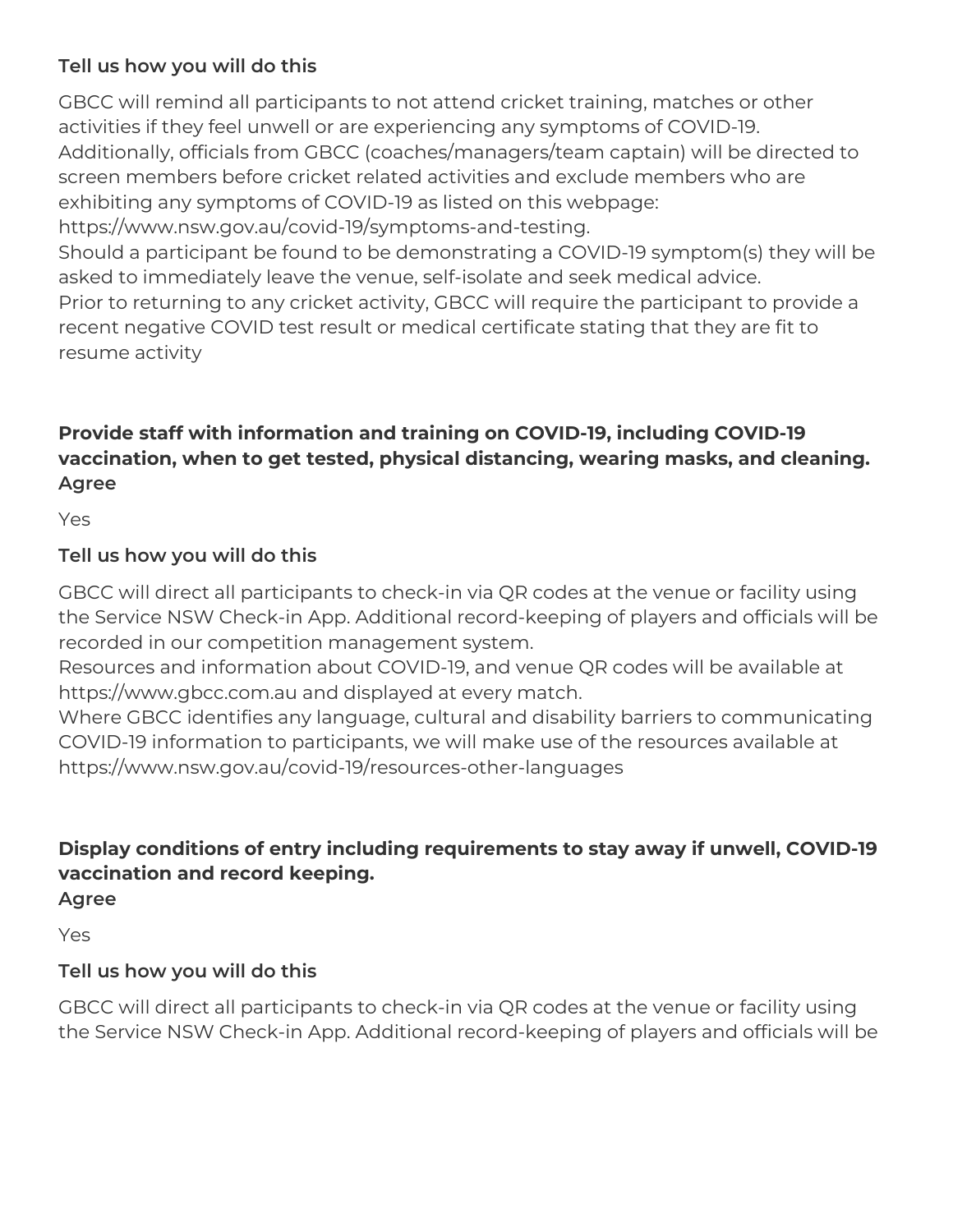recorded in our competition management system.

Resources, posters and information about COVID-19 and the requir unwell will be displayed at appropriate locations around venues an " entry and exit points of the venue and indoor areas of the facility exit points exist

" known congregation points at venues where clear entry and exit p Where GBCC identifies any language, cultural and disability barrie COVID-19 information to participants, we will make use of the reso https://www.nsw.gov.au/covid-19/resources-other-languages.

Take reasonable steps to ensure all people aged 16 and over on the fully vaccinated or have a medical exemption (including staff, atter contractors). For example, ensure posters outlining vaccination requirements clearly visible, check vaccination status upon entry and only accept evidence of vaccination, train staff on ways to check proof of COV status, remind customers of vaccination requirements in marketing Guidance for businesses is a hatipablewantw.nsw.gov.au/covid-19/businesses[and-employment/covid-safe-business/vaccination-complia](https://www.nsw.gov.au/covid-19/businesses-and-employment/covid-safe-business/vaccination-compliance-for-businesses)nce-for-bu

Note: Staff outside of Greater Sydney who have received one dose vaccine are permitted to enter such premises for work until 1 Nove they need to be fully vaccinated, or have a medical contraindication, enter the premises.

Yes

Agree

Tell us how you will do this

GBCC will inform all participants aged 16 and over of the requirem vaccination or hold a valid medical exemption in order to participa Posters outlining the requirement for people aged 16 and over to b displayed at appropriate locations around venues and facilities, in " entry and exit points of the venue and indoor areas of the facility exit points exist

" known congregation points at venues where clear entry and exit p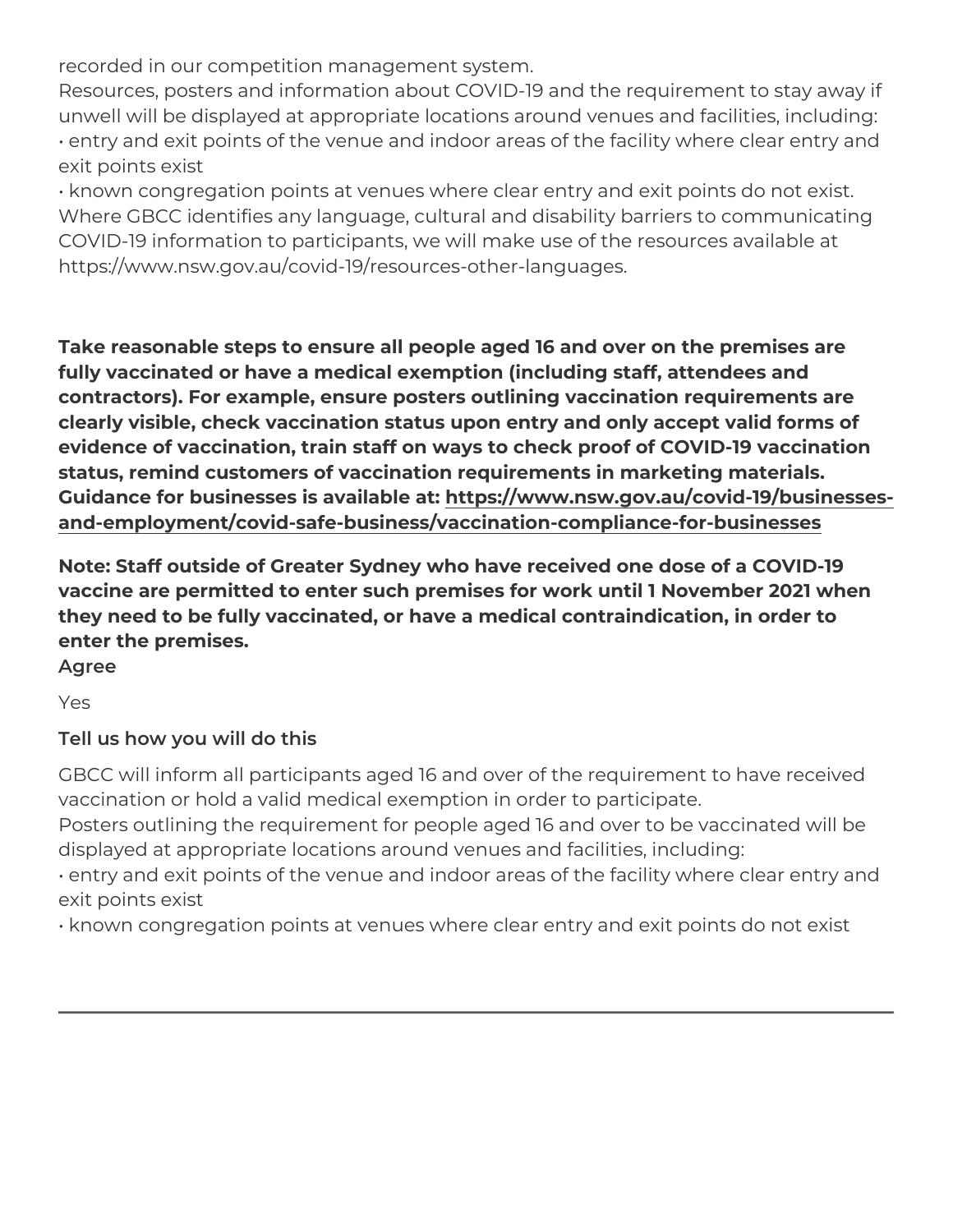# **Physical distancing**

**Capacity for a controlled outdoor event must not exceed the lesser of 1 person per 2 square metres of space of the premises in which the activity is conducted, or 3,000 persons.**

**Capacity at a COVID-19 safe outdoor gathering must not exceed the lesser of 1 person per 2 square metres of space of the premises in which the activity is conducted, or 200 persons.** 

#### **Agree**

Yes

#### **Tell us how you will do this**

GBCC will schedule all cricket-related activities to ensure any Public Health Orders relating to capacity and/or group-size limits are adhered to.

Where possible, GBCC will schedule time between games/training sessions to enable all attendees to arrive and exit the venue safely, with minimal contact with others. Where possible, we have identified separate entry and exit points to the venue via signage and communicated this to participants and parents/carers.

We will continue to communicate with players to encourage come dressed ready to play and adopt the and 'Get in. Play. Get out. ethos'

#### **Ensure 1.5m physical distancing where possible, including:**

- **at points of mixing or queuing**
- **between seated groups**
- **between staff.**

#### **Agree**

Yes

#### **Tell us how you will do this**

GBCC will display signage at the venue reminding participants of the need to physical distance wherever possible and of any capacity limits applicable to indoor areas. Where points of mixing or queueing are identified, we will identify where participants are asked to stand.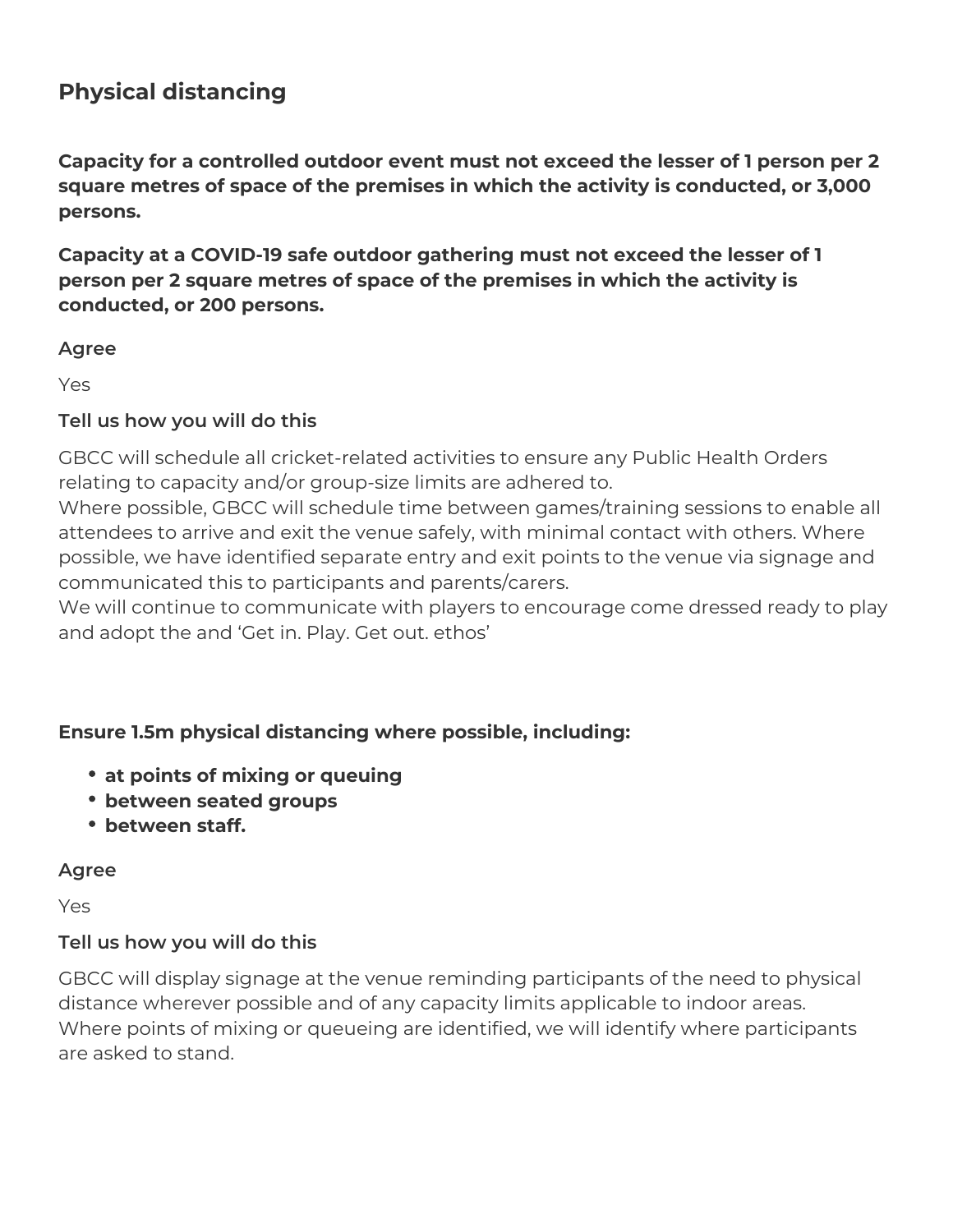Spectators are encouraged to bring their own seating to venues.

# **Avoid congestion of people in specific areas where possible.**

#### **Agree**

Yes

# **Tell us how you will do this**

GBCC will communicate to participants the need to avoid creating situations where there may be a congestion of people in a specific area and request that:

• There must be no more than five (5) persons per training net at any one time (this can be any combination of bowlers, batters and coaches)

• All personal and/or team equipment bags must be placed a minimum 1.5m apart from each other

• Match Scorers sit a minimum 1.5m apart from each other and no person is to pass within 1.5m of an official scorer for any reason, including for the purposes of viewing the scorebook or electronic tablet

# **Have strategies in place to manage gatherings that may occur immediately outside the premises and in any designated smoking areas.**

# **Agree**

Yes

# **Tell us how you will do this**

GBCC will actively encourage the "Get In. Play. Get Out" ethos and post physical distancing signage at any designated smoking area.

We will advise participants not to congregate or loiter in any carpark areas. Where possible, GBCC will schedule sufficient time between games/training sessions to enable all attendees to arrive and exit the venue safely, with minimal contact with others, while adhering to Public Health Orders.

# **Singing by audiences is not allowed in indoor areas.**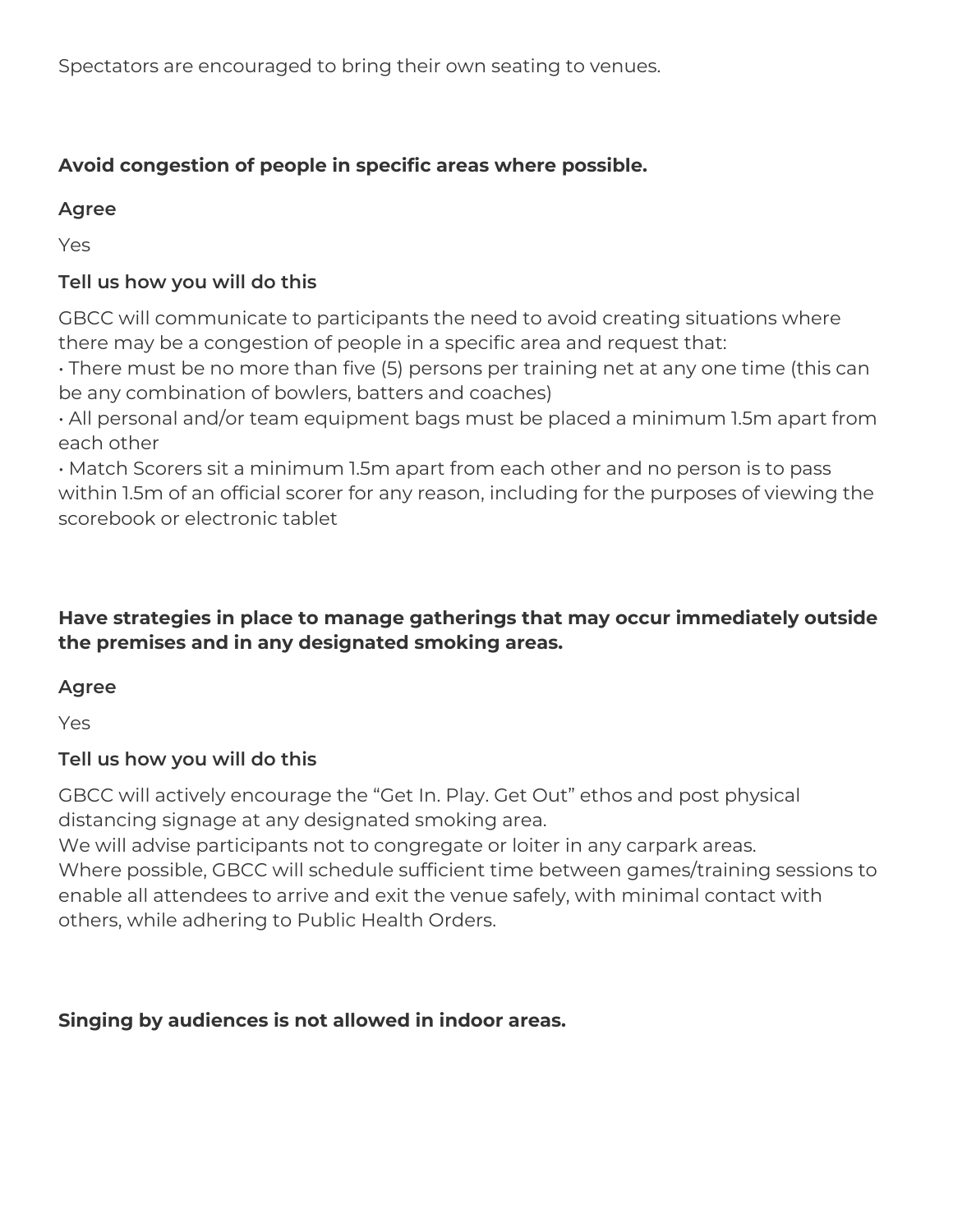Yes

Tell us how you will do this

N/A all cricket activities occur outdoors.

Where practical:

- encourage private transport options to minimise crowding on pu
- coordinate with public transport to minimise COVID-19 risks ass transportation to and from the venue if crowding may occur.

Agree

Yes

Tell us how you will do this

GBCC will encourage all participants to avoid public transport whe

#### Ventilation

Review the 'COVID-19 guidance on ventilation available at [https://www.nsw.gov.au/covid-19/getting-back-to-wo](https://www.nsw.gov.au/covid-19/getting-back-to-work-a-covid-safe-way/ventilation-guidance)rk-a-covid-safe [way/ventilation-gui](https://www.nsw.gov.au/covid-19/getting-back-to-work-a-covid-safe-way/ventilation-guidance)dannde consider which measures are relevant to your premises before completing this COVID-19 Safety Plan. Agree

Yes

Tell us how you will do this

N/A all cricket activities occur outdoors.

Use outdoor settings wherever possible.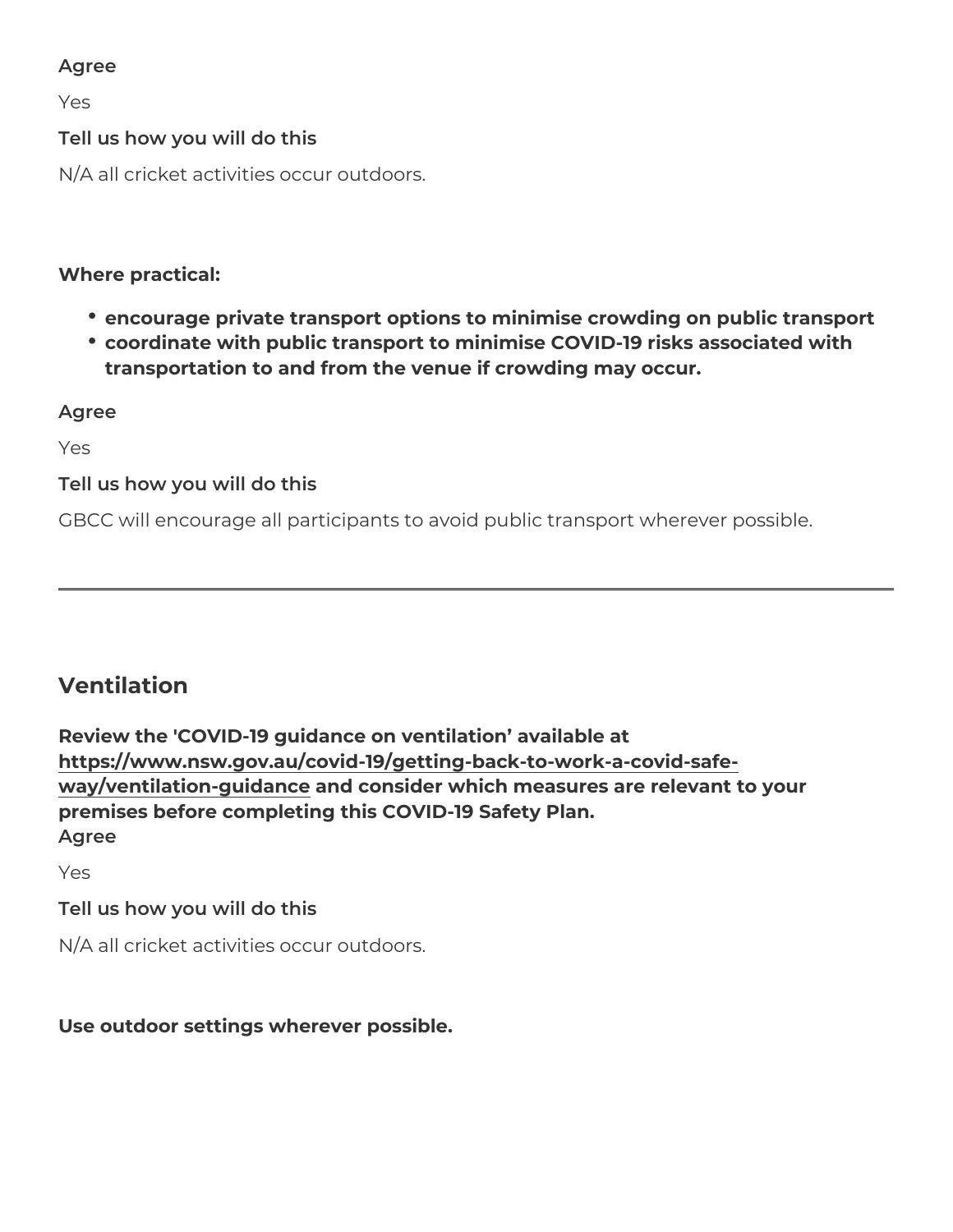Yes

# **Tell us how you will do this**

N/A all cricket activities occur outdoors.

**In indoor areas, increase natural ventilation by opening windows and doors where possible.**

**Agree**

Yes

**Tell us how you will do this**

N/A all cricket activities occur outdoors.

**In indoor areas, increase mechanical ventilation where possible by optimising air conditioning or other system settings (such as by maximising the intake of outside air and reducing or avoiding recirculation of air). Agree**

Yes

**Tell us how you will do this**

N/A all cricket activities occur outdoors.

**Ensure mechanical ventilation systems are regularly maintained to optimise performance (for example through regular filter cleaning or filter changes). Agree**

Yes

#### **Tell us how you will do this**

N/A all cricket activities occur outdoors.

**Consider consulting relevant experts such as building owners or facility managers, ventilation engineers and industrial or occupational hygienists to optimise indoor ventilation.**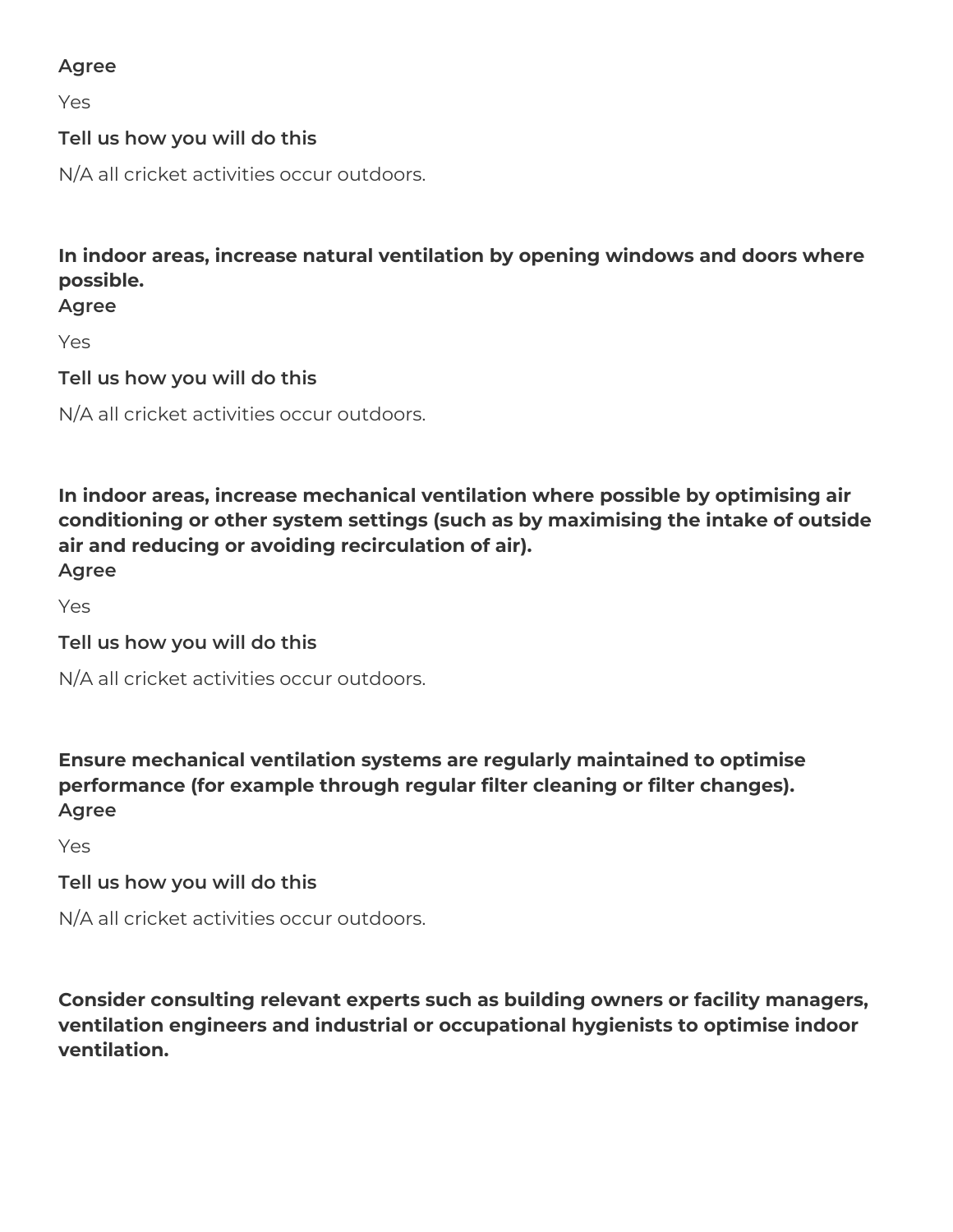Yes

# **Tell us how you will do this**

N/A all cricket activities occur outdoors.

# **Hygiene and cleaning**

#### **Face masks must be worn by staff and customers in indoor areas, unless exempt. Agree**

Yes

# **Tell us how you will do this**

N/A all cricket activities occur outdoors.

# **Adopt good hand hygiene practices. Have hand sanitiser at key points around the venue.**

#### **Agree**

Yes

# **Tell us how you will do this**

GBCC will promote the use of hand sanitiser and good hygiene practice to all participants. We will also encourage participants to carry personal hand sanitiser and to wash or sanitise their hands before, during and after all cricket-related activities. Participants will be advised where hand sanitiser will be made available in addition to their own personal supply

#### **Ensure bathrooms are well stocked with hand soap and paper towels or hand dryers.**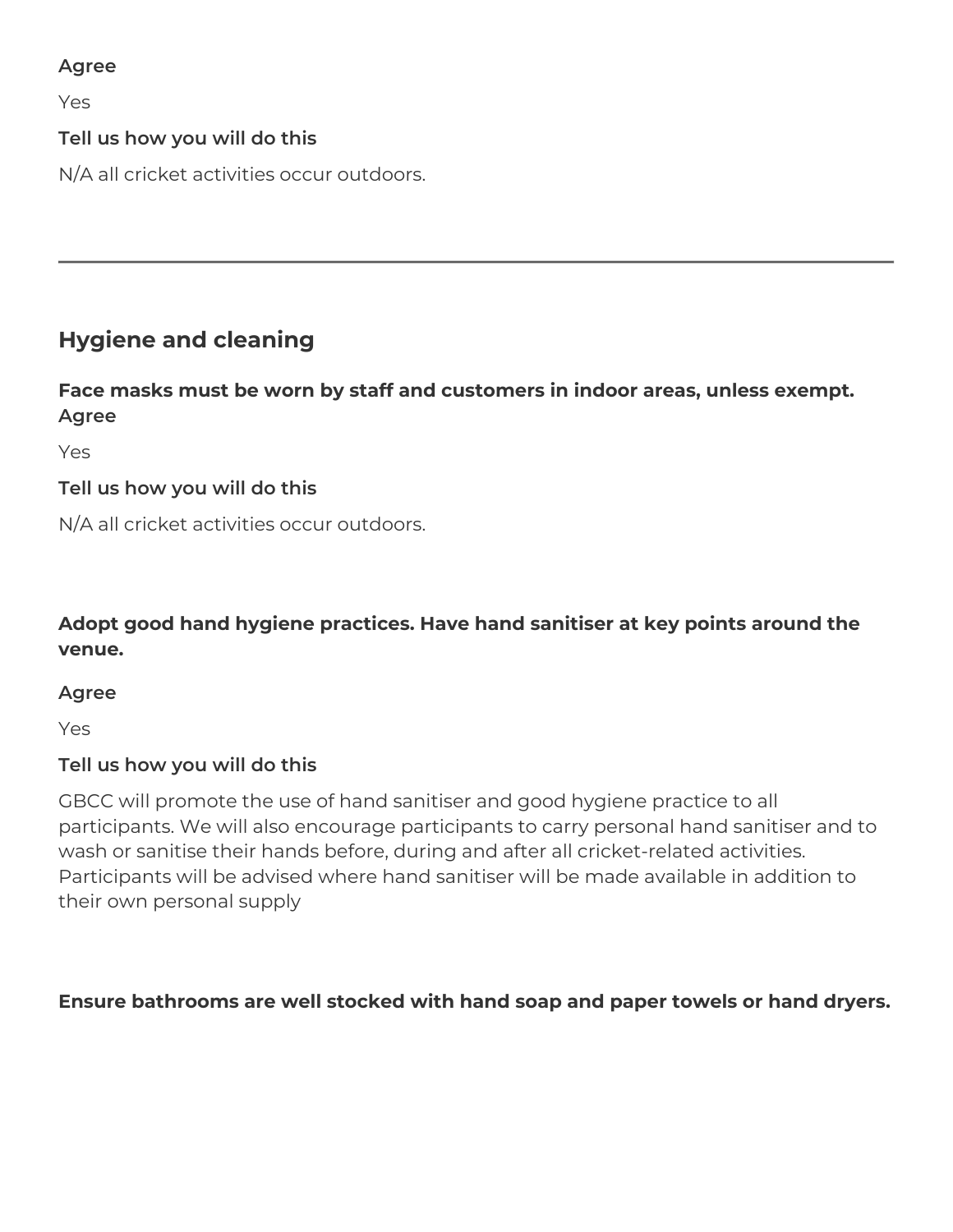Yes

#### **Tell us how you will do this**

GBCC will arrange, or request of the asset owner, that amenities are well stocked with hand soap and paper towels (unless hand dryers have been installed) at all times. We will rectify any shortfalls in supply or report any issues with stock levels in amenities to the venue owner/operator.

**Clean frequently used indoor hard surface areas (including children's play areas) at least daily with detergent/disinfectant. Clean frequently touched areas and surfaces several times per day.**

**Agree**

Yes

#### **Tell us how you will do this**

N/A all cricket activities occur outdoors.

# **Record keeping**

**Use the NSW Government QR code system to collect an electronic record of the name, contact number and entry time for all staff, attendees and contractors.**

**Agree**

Yes

**Tell us how you will do this**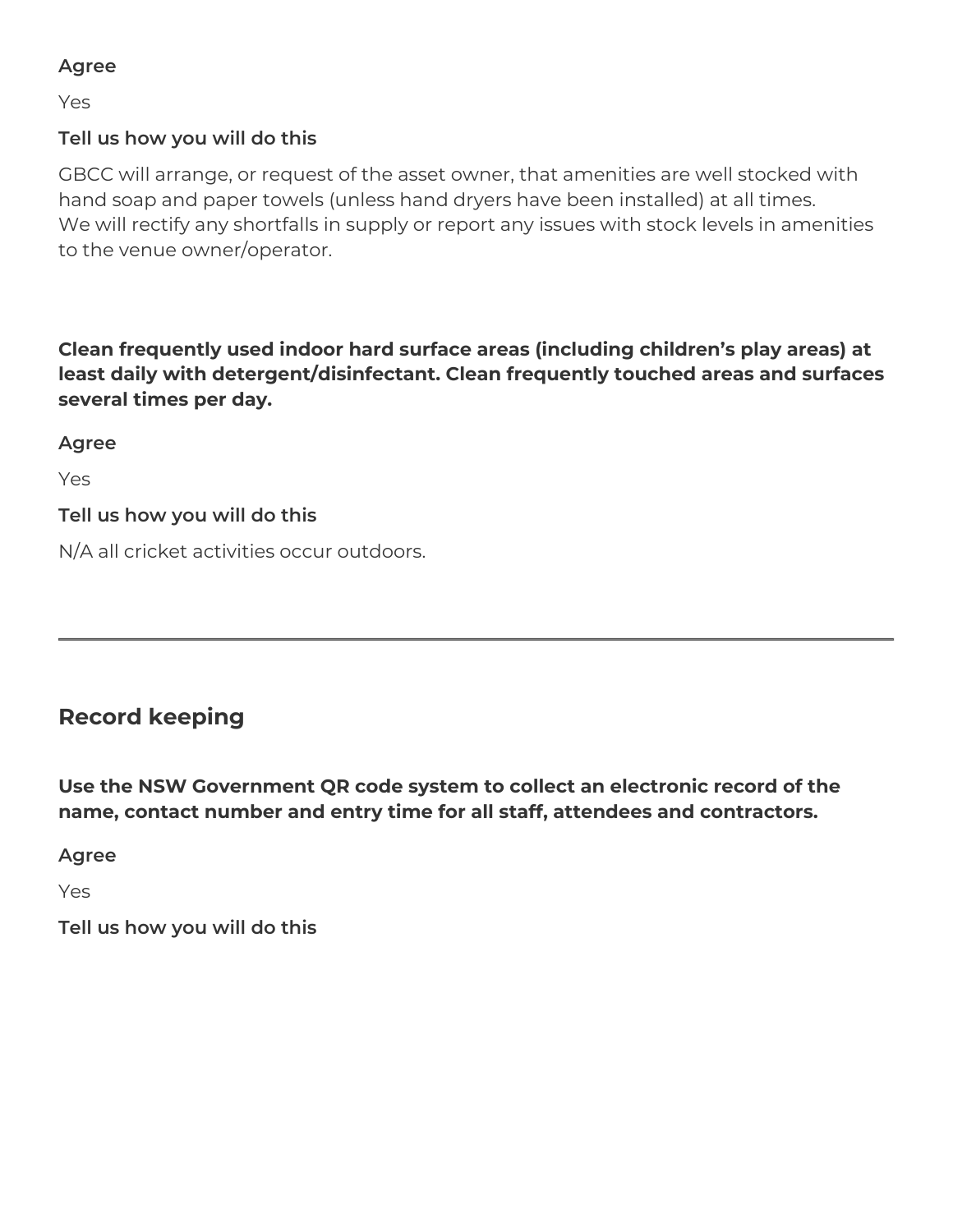GBCC will communicate to participants the need to use the Service NSW QR code system to check-in prior, and check-out after, any cricket-related activity. We will ensure that a QR code for any venue we use for cricket-related activities will have a QR code displayed in a suitable place to support this requirement

**Processes must be in place to ensure that people provide the required contact information, such as by checking phones for the green tick to confirm they have checked in (keeping 1.5m physical distance between staff and patrons). QR codes should be clearly visible and accessible including at entrances to the event.**

#### **Agree**

Yes

# **Tell us how you will do this**

GBCC will communicate to participants the requirement to use the NSW Government QR system to check in at each venue or facility.

We will ensure that QR codes and signage reminding participants of the need to check in will be displayed in clearly visible and accessible locations

**If a person is unable to provide contact details, for example due to age or language barriers, another person may provide contact details on their behalf. If it is not possible for check-in to occur, keep a record of the name, contact number and entry time for all staff, attendees and contractors for a period of at least 28 days. These records must be provided in an electronic format such as a spreadsheet as soon as possible, but within 4 hours, upon request from an authorised officer.** 

# **Agree**

Yes

# **Tell us how you will do this**

Where a participant is unable to use the NSW Government QR Code Check-in System, GBCC will direct volunteers and match officers to record their attendance and contact details on an alternative attendance register (e.g. a sheet of paper, scorebook or Notes section in a phone or tablet) or in the match-day scorebook, and then shared with Covid Co-ordinator via email. This will ensure it can be made available to an authorised officer available within 4 hours and filed for a minimum of 28 days.